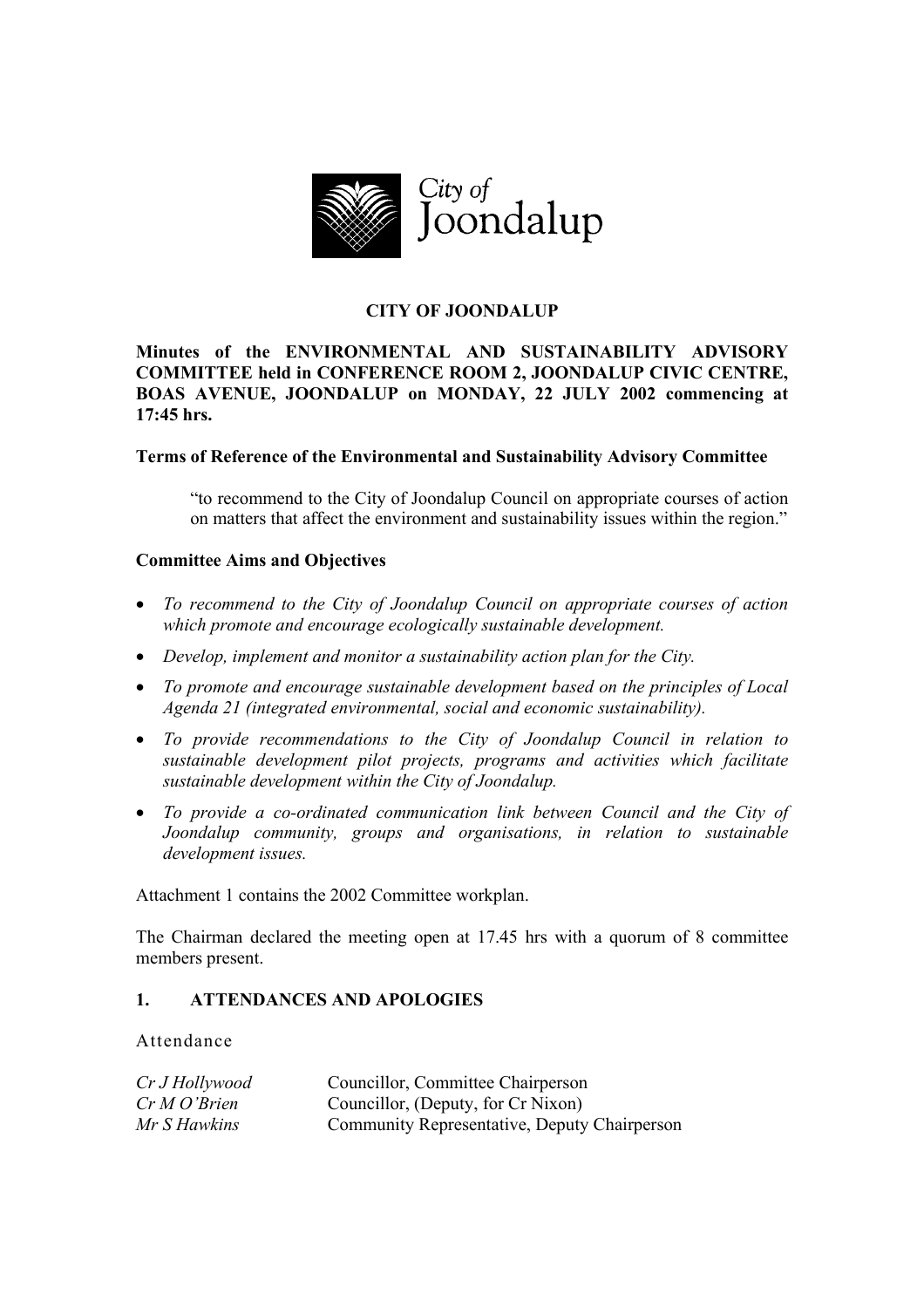| Mr J Goldsmith<br>$Mr D$ Wake<br>Mr S Magyar<br>Mr W Carstairs<br>Mr G Down<br>Apologies | Sustainable Development Officer<br><b>Community Representative</b><br><b>Community Representative</b><br><b>Community Representative</b><br><b>Community Representative</b> |
|------------------------------------------------------------------------------------------|-----------------------------------------------------------------------------------------------------------------------------------------------------------------------------|
| Cr A Nixon                                                                               | Councillor, (Deputy, Cr O'Brien)                                                                                                                                            |
| Mr R Kurup                                                                               | <b>Community Representative</b>                                                                                                                                             |
| $MrV$ Cusack                                                                             | <b>Community Representative</b>                                                                                                                                             |
| Non Attendance                                                                           |                                                                                                                                                                             |
| Mr D Cluning                                                                             | <b>Manager Operations Services</b>                                                                                                                                          |
| Mr G Hartnett                                                                            | <b>Community Representative</b>                                                                                                                                             |

Guest

*Ms Rhonda Hardy* Manager Strategic and Corporate Planning

# **2. DECLARATIONS OF FINANCIAL INTEREST**

Nil

## **3. CONFIRMATION OF MINUTES**

## **3.1 Minutes of the Environmental and Sustainability Advisory Committee held on 20 June 2002 (previously distributed).**

Committee minutes are available on the City of Joondalup web site. The direct link is;

http://www.joondalup.wa.gov.au/BUcouncilsupport/agenmin/council\_minutes\_co mmittees.asp

**MOVED Cr O'Brien SECONDED Mr Magyar that the minutes of the Environmental and Sustainability Advisory Committee meeting held on 20 June 2002 be accepted as a true and accurate record.** 

### **The Motion was Put and CARRIED**

Mr Down noted the facilitated committee meeting which addressed the strategic planning survey was an effective way to promote teamwork within the committee.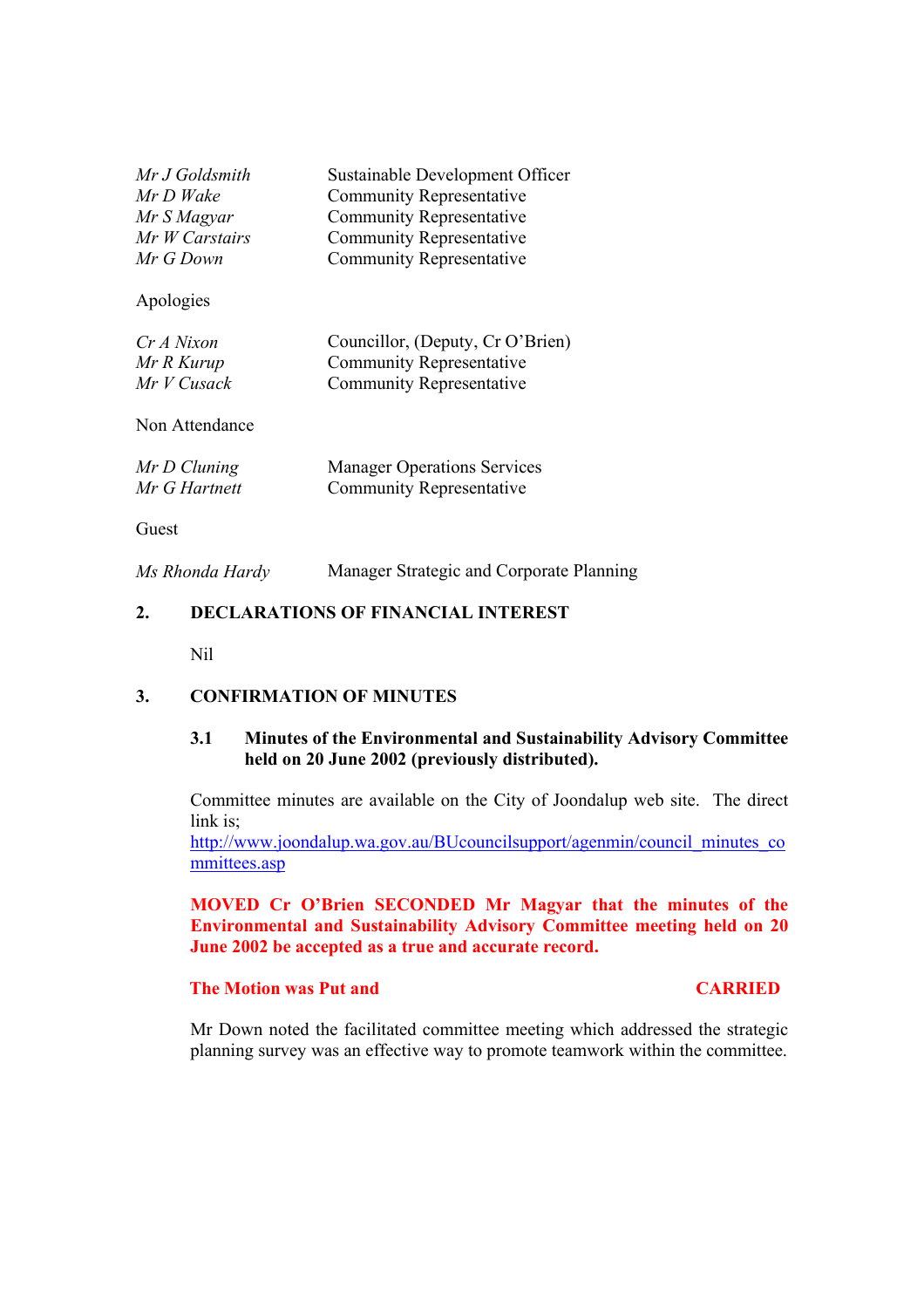# **4. BUSINESS OUTSTANDING FROM PREVIOUS MEETINGS**

Nil business outstanding.

## **5. BUSINESS ITEMS**

## **5.1 Workplan item 4.1 Pilot Projects, [Cr Hollywood]**

Section 4 of the Committee's workplan is;

"To provide recommendations to the City of Joondalup in relation to sustainable development pilot projects, programmes and activities which facilitate sustainable development within the City of Joondalup.

The Committee workplan action item 4.1 is;

"Develop preliminary listing and database of pilot projects (including sustainability priority areas, and funding/resourcing considerations). Review and update on a regular basis (eg bi-monthly)".

(refer to attachment 1).

The committee discussed the development of a database for pilot projects. Committee input is provided in Table 1. This activity is scheduled for completion by December 2002.

|  |  | `able |  |
|--|--|-------|--|
|--|--|-------|--|

| <b>Sustainability Priority Areas</b>              | <b>Pilot Projects</b>                                                                                         | <b>Funding</b><br><b>Resourcing</b> |
|---------------------------------------------------|---------------------------------------------------------------------------------------------------------------|-------------------------------------|
| Economic Sustainability                           |                                                                                                               |                                     |
| Urban Form, Design and<br>Planning                | Car free day COJ Festival (David)<br>/public transport promotion for<br>City of Joondalup office              |                                     |
| Sustainable Transport                             | Travelsmart programme                                                                                         |                                     |
| Resource Management; Energy                       | <b>Cities for Climate Protection</b><br>Street lights at 1.15 am<br>Light retro-lights<br>Office energy audit | Self funded<br>(?)                  |
| Resource Management; Water                        |                                                                                                               |                                     |
| Resource Management; Waste<br>Management          | Office recycling programme<br>Bins parked next to each other<br>LNG Refuelling depot option                   |                                     |
| Social and Community<br>Sustainability            | Ethical purchasing policy                                                                                     |                                     |
| <b>Biodiversity and Ecological</b><br>Restoration | Local plant/nursery centre                                                                                    |                                     |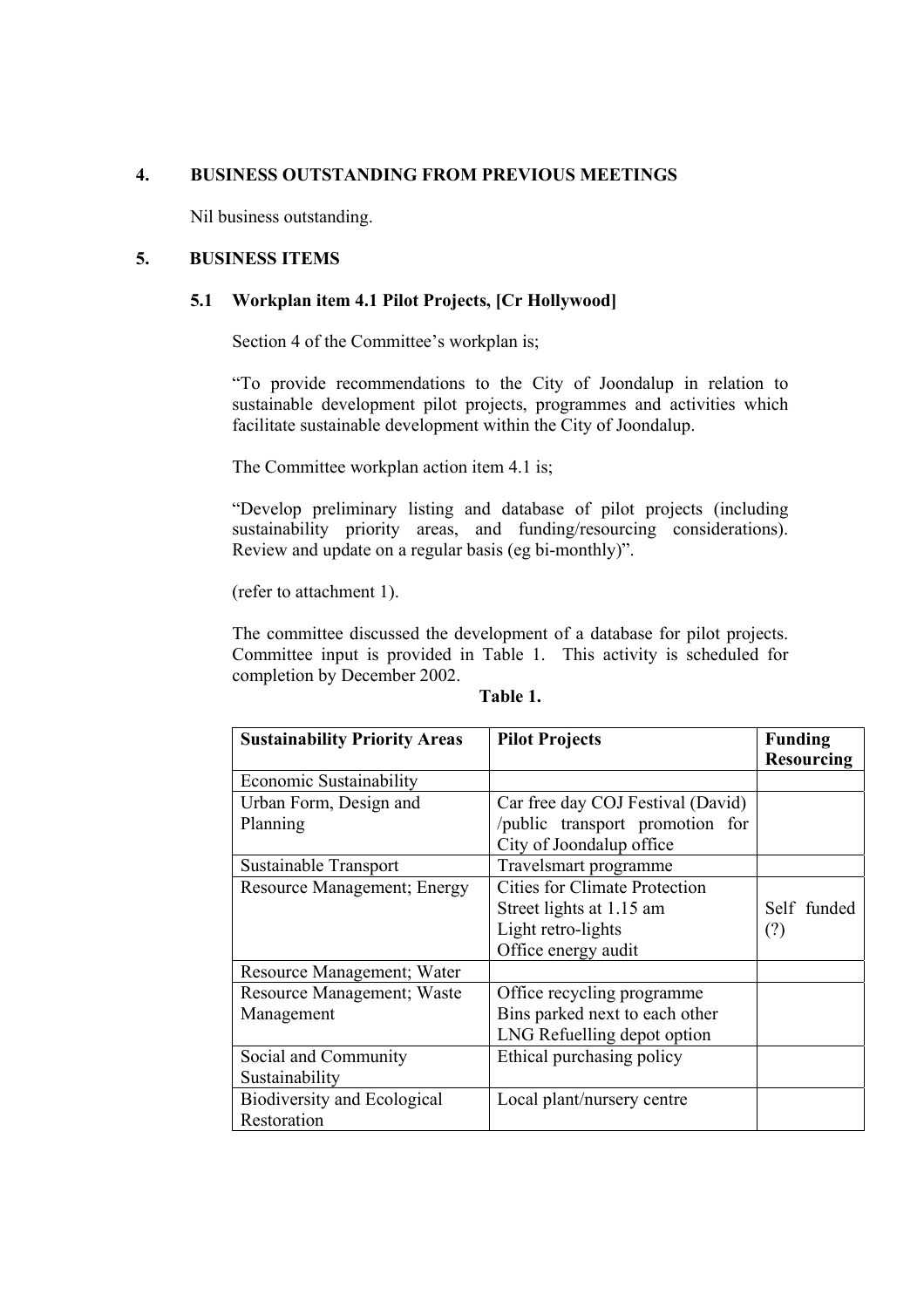**MOVED Mr Magyar SECONDED Mr Carstairs that a workshop be held to develop Table 1, on Monday 5 August 2002 (5-8 pm) for all committee members and that members of the Sustainable Futures Working Group be invited to attend.** 

### **The Motion was Put and CARRIED**

**5.2 Workplan item 2.5, Coordination of Cities for Climate Protection Milestone 3- Development of Greenhouse Gas Emission Reduction Action Plan.** 

### **[Steve Magyar, Cr Mike O'Brien, Vincent Cusack, David Wake, Geoff Down]**

The Committee work plan action item 2.5 allocates Mr S Magyar, Cr M O'Brien, Mr V Cusack, Mr D Wake, Mr G Down to assist in the coordination of Cities for Climate Protection Milestone 3- Development of Greenhouse Gas Emission Reduction Action Plan.

The Cities for Climate Protection web site provides extensive information regarding the development of greenhouse gas action plans. The site is accessed via the living.joondalup.wa.gov.au. The direct link is;

http://living.joondalup.wa.gov.au/BUOrgnStrategic/sustainability/living\_ser vices\_sustainability\_ccp.asp

The committee discussed community participation in the development of the Community and Corporate Greenhouse Gas Emission Reduction Action Plan. Submitted for discussion.

Mr Magyar suggested that an ECU partnership be developed with a postgraduate sustainability scholarship.

The committee discussed budget allocations for the Cities for Climate Protection programme. Mr Down indicated he would research information for the next committee meeting regarding costings for the Milestone 3 phase of the Cities for Climate Protection programme.

Cr Hollywood suggested that the Milestone 3 component of the Cities for Climate Protection programme be investigated via a workshop. Cr Hollywood noted that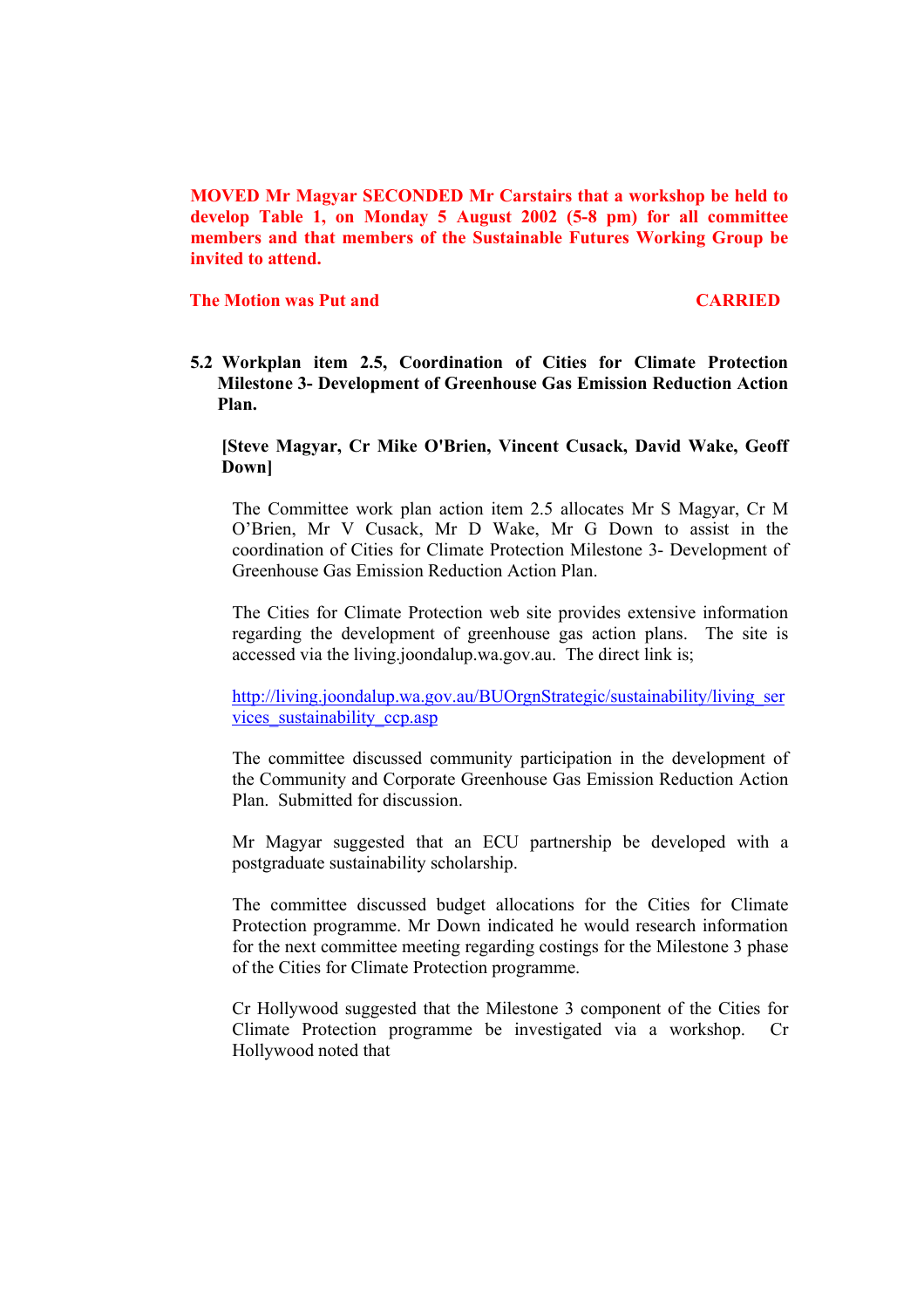Mr Magyar discussed the opportunity to develop partnerships with Edith Cowan University relating to environmental management and sustainable development and the concept of a post graduate scholarship.

**MOVED Mr Carstairs SECONDED Mr Wake that a fund of \$50,000 be allocated in conjunction with the ECU to progress Cities for Climate Protection initiatives.** 

**The Motion was Put and CARRIED CARRIED** 

**MOVED Cr O'Brien SECONDED Mr Hawkins that the Environmental and Sustainability Advisory Committee recommends to Council that the Depot Committee consider a LNG fuelling facility at the proposed Joondalup depot, based on the consumption figures from the 2nd National Cities for Climate Protection conference.** 

### **The Motion was Put and CARRIED CARRIED**

## **5.3 Workplan Item 5.5 Investigate and recommend a communication strategy to support and promote sustainability. [Steve Magyar, David Wake]**

Mr Wake tabled a paper on how to write a communication strategy. General discussion followed. Consideration was given to a communication strategy which focusses on Elected Representatives, the general community and other government agencies. Communication opportunities include;

- Radio programmes eg. Twin Cities.
- Access 31 TV.
- School Educational Programmes.
- Shopping Centre displays.
- Council Newsletters.
- Seminars with guest speakers eg Meridith Blaise (Water Corporation).

ACTION: Mr Wake to brief the committee regarding a communication strategy, at the next committee meeting.

Funding opportunities exist to support the development and implementation of a communication strategy, such as RAP funding.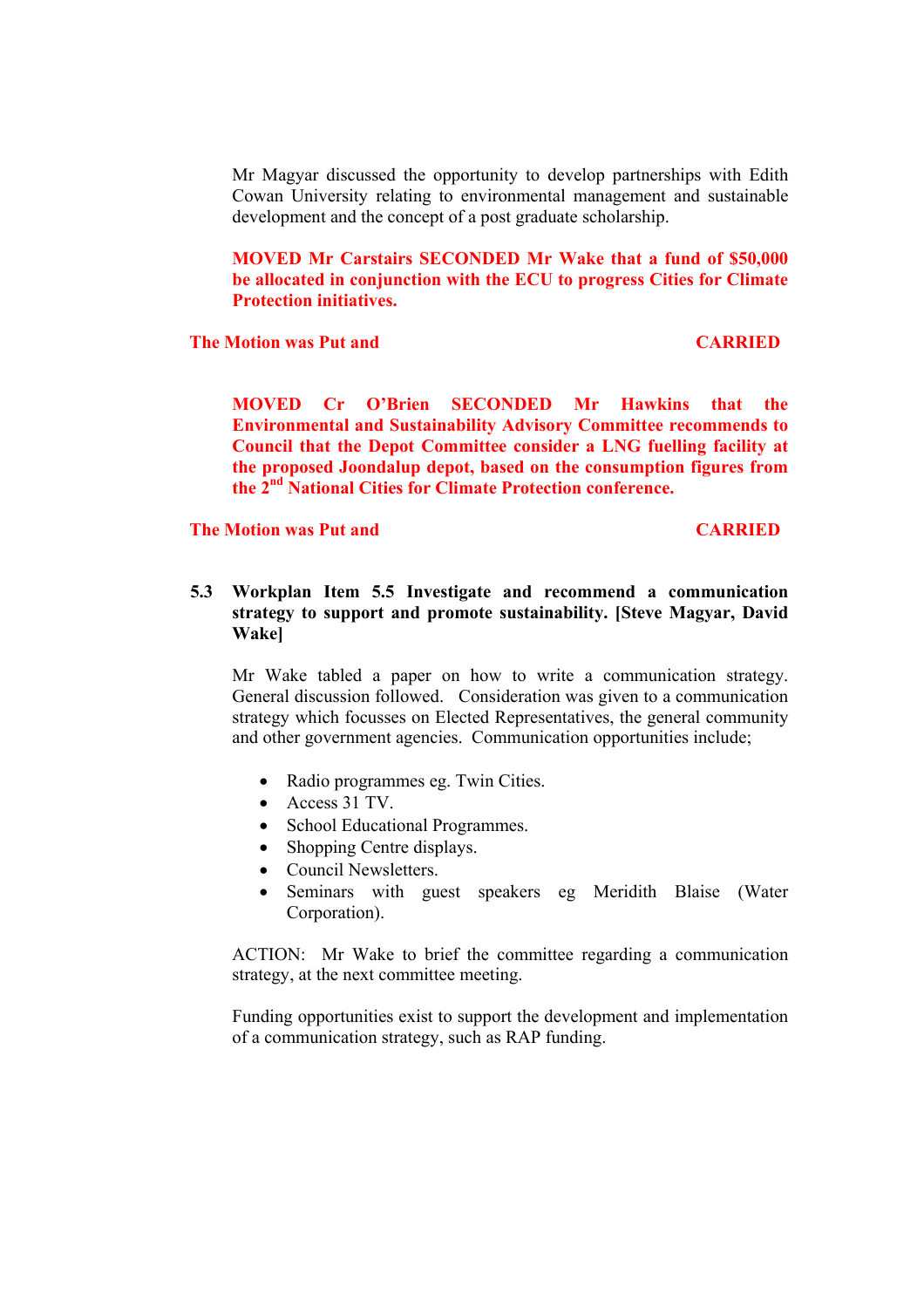## **6. OTHER BUSINESS**

### **6.1 Ecosystem Health Conference (Mr Magyar).**

Mr Magyar provided an update regarding the Indopacific Health Conference which will be held at Joondalup ECU campus, 25-27 November 2002.

**MOVED Mr Hawkins SECONDED Mr Carstairs that the Environmental and Sustainability Advisory Committee recommends that Council consider that all Councillors attend the Ecosystem Health Conference.** 

## **The Motion was Put and CARRIED**

## **6.2 Car Free Day (Mr Carstairs).**

Mr Carstairs discussed the option of a car free day. The car free day concept is noted in a book by David Suzuki and Holly Dressel "Good News for a Change, Hope for a Troubled Planet" (2002). It was noted that such an event could be combined with the Joondalup Festival relatively easily as the festival already involves street closures.

City of Fremantle has hosted a United Nations endorsed car free day in May 2002.

Mr Hawkins requested Mr Carstairs to prepare a 1-2 page outline of information for the next committee meeting.

### **6.3 Earth Charter (Cr J Hollywood).**

Cr Hollywood noted the Desk of the CEO article recently issued regarding the Earth Charter.

Mr Goldsmith provided an overview of the Earth Charter and indicated that a report will be presented at the next committee meeting. The Earth Charter web site is available at www.earthcharter.org

## **6.4 Waste Management (Mr D Wake).**

Mr Wake referred to an advertisement for a focus group for Mindarie Regional Council secondary waste treatment, closing 29 July 2002.